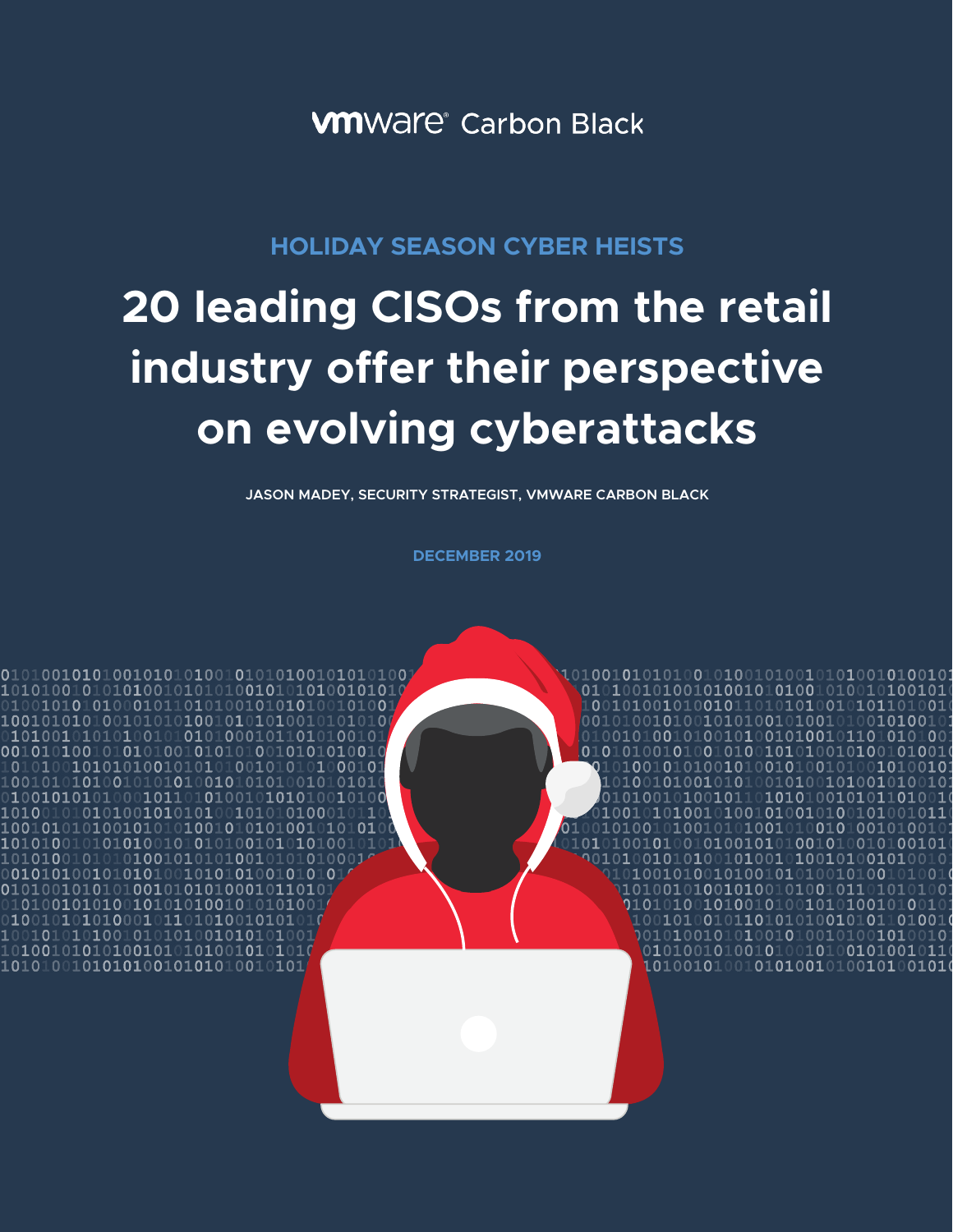# **Executive Summary**

'Tis the season for cyberattacks, particularly when it comes to the retail industry.

According to the VMware Carbon Black Threat Analysis Unit (TAU), retail organizations may see a noticeable spike in attempted cyberattacks during the holiday season.

TAU's analysis across VMware Carbon Black's global endpoint footprint reveals that global retail organizations encountered a 20% increase in attempted cyberattacks during the 2018 holiday shopping season, continuing a trend we've been tracking since 2016.

In conjunction with TAU's dissection of attack data, VMware Carbon Black conducted a survey measuring feedback from 20 leading CISOs from global retailers to determine how cyberattacks are evolving, how these CISOs view the threat landscape and what's being done to stem the tide.

Of note from the survey, 73% of retail organizations said they've seen an increase in cyberattack sophistication over the past year, with 33% of these organizations saying they've experienced an island-hopping attack over the same time period.

And these attacks are potentially harming more than just brand reputation. 40% of surveyed retail organizations said they've lost revenue in 2019 as a result of a cyberattack.

As VMware Carbon Black has noted in previous vertical-specific reports, the dark web continues to compound the attack landscape. Underground providers are offering listings that could affect consumers and retailers including: credit-card skimming guides, counterfeit credit cards, financial-specific malware, and access to specific bank accounts via stolen credentials.

According to our survey, retail CISOs are combating these trends with increased headcount, budgets and, in some cases, the implementation of threat hunting teams. The following report presents the highlights of our latest research and includes specific recommendations for how retailers can enjoy a happy holiday season.

**VM**Ware<sup>®</sup> Carbon Black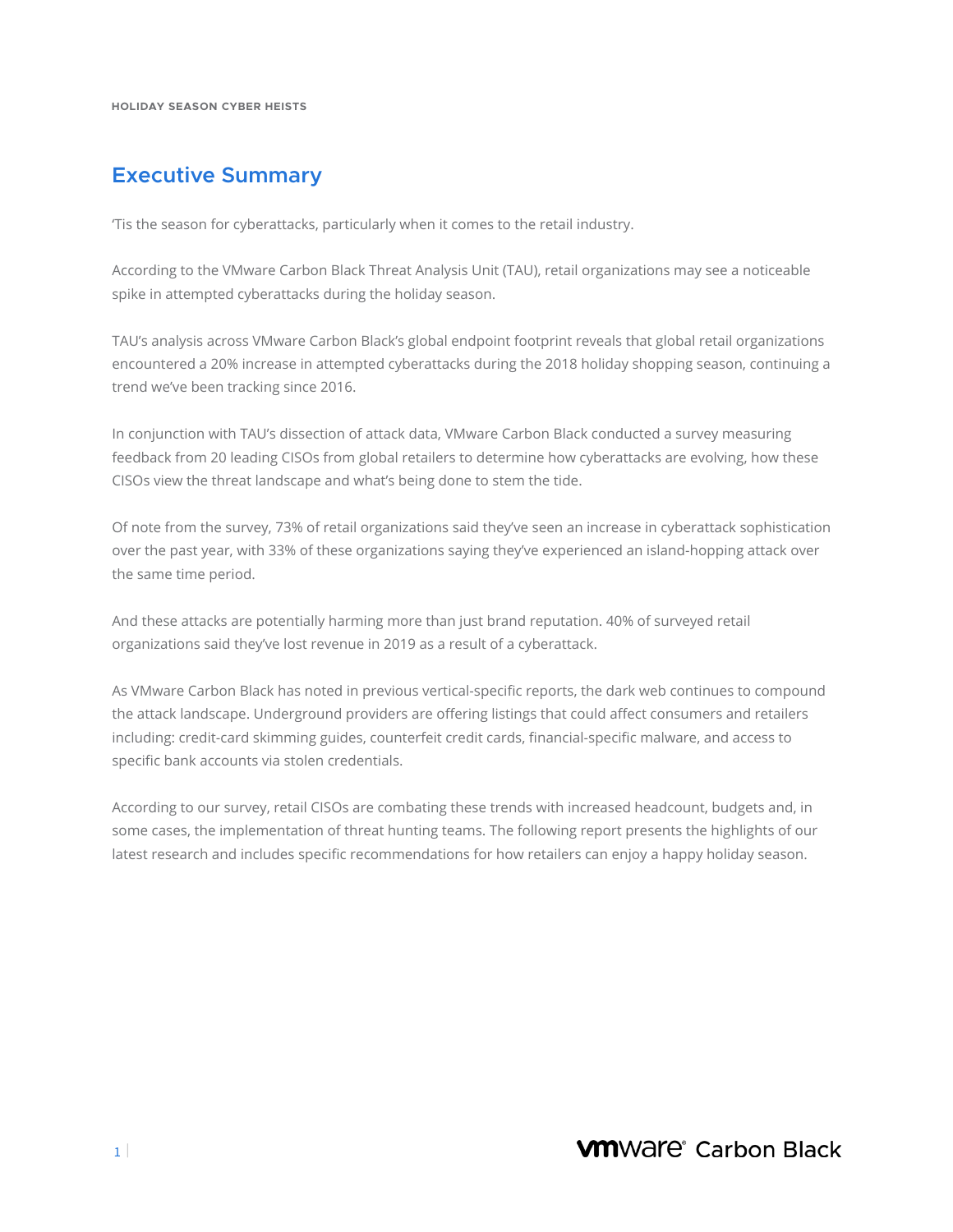## **Key Report Findings**

**Attempted cyberattacks against retail organizations may increase by 20% this holiday shopping season**, according to VMware Carbon Black attack data

**73% of surveyed retail organizations** said they've seen an increase in cyberattack sophistication over the past year

**40% of surveyed retail organizations said they've lost revenue** as a result of a cyberattack in 2019

**Two-thirds (66%) of surveyed retail organizations said they've experienced a ransomware attack** over the past year

**Kryptik, Emotet and Obfuse** were the most prevalent malware families targeting the retail sector over the past year, according to VMware Carbon Black attack data (Of note, Emotet could be found in about 1 out of 5 retail organizations in 2019.)

33% of surveyed retail organizations said they've **encountered an island-hopping attack** in 2019

More than half (53%) of surveyed retail organizations said they **plan on increasing cybersecurity staff in 2020.** 40% said they plan to increase security budget by at least 10% in 2020

33% of surveyed retail organizations **currently have a threat hunting team**

The dark web currently has listings for retail-related information including: **credit-card skimming guides, counterfeit credit cards, financial-specific malware, and access to specific bank accounts via stolen credentials.**

## **Attack Frequency & Types**

According to the VMware Carbon Black Threat Analysis Unit (TAU), retail organizations may see a noticeable spike in potential cyberattacks during the holiday season.

TAU's analysis across VMware Carbon Black's global endpoint footprint reveals that global retail organizations encountered an approximate 20% increase in attempted cyberattacks during the 2018 holiday shopping season, continuing a trend we've been tracking since 2016. In our 2018 report, reflecting the 2017 holiday season, there was a 20.5% increase. "Attempted cyberattack" in the context of this discussion is an actionable alert identified by the threat research team.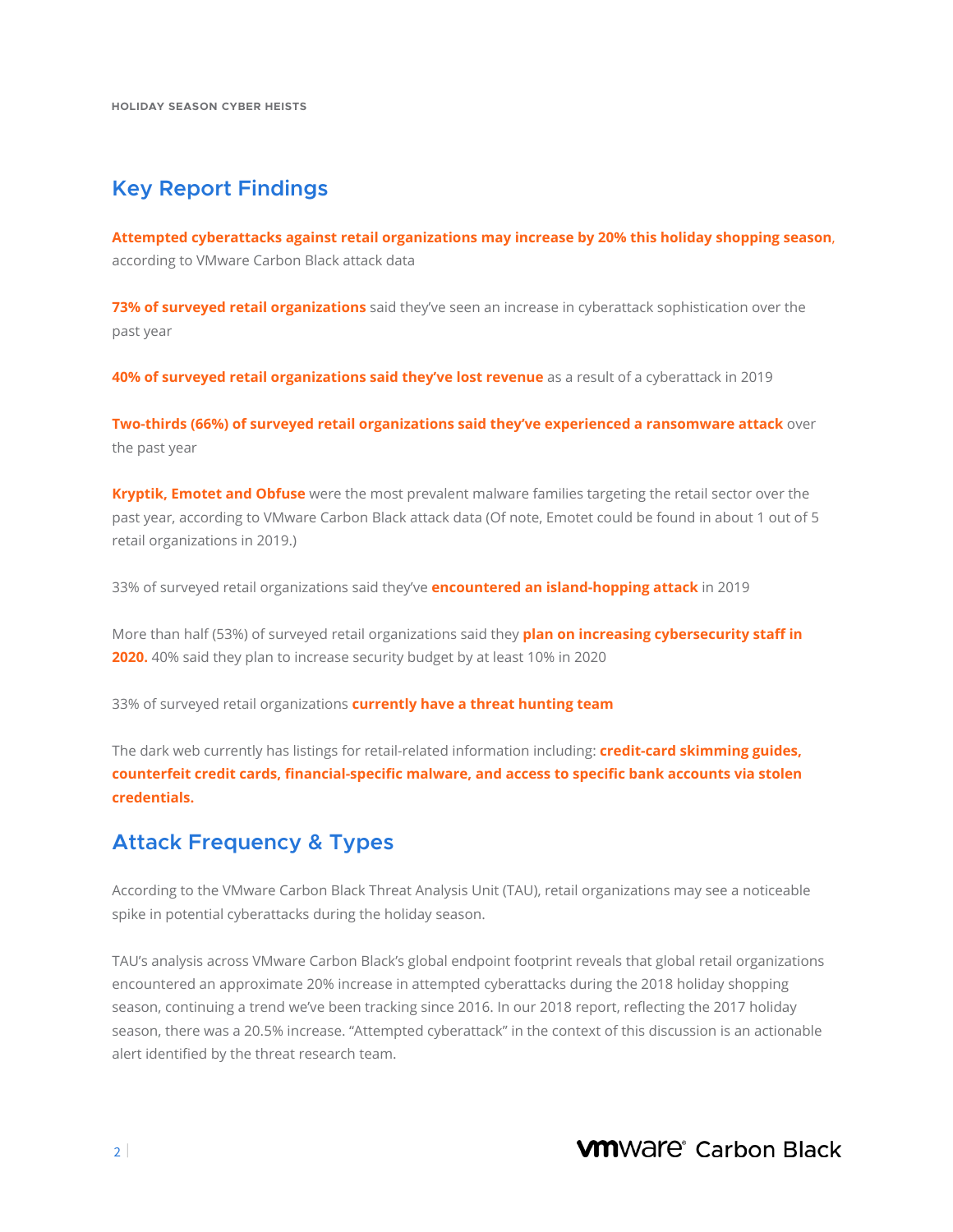

**Kryptik, Emotet and Obfuse** were the most prevalent malware families targeting the retail sector over the past year, according to VMware Carbon Black attack data. (Of note, Emotet could be found in about 1 out of 5 retail organizations in 2019.)



**WINDRE** Carbon Black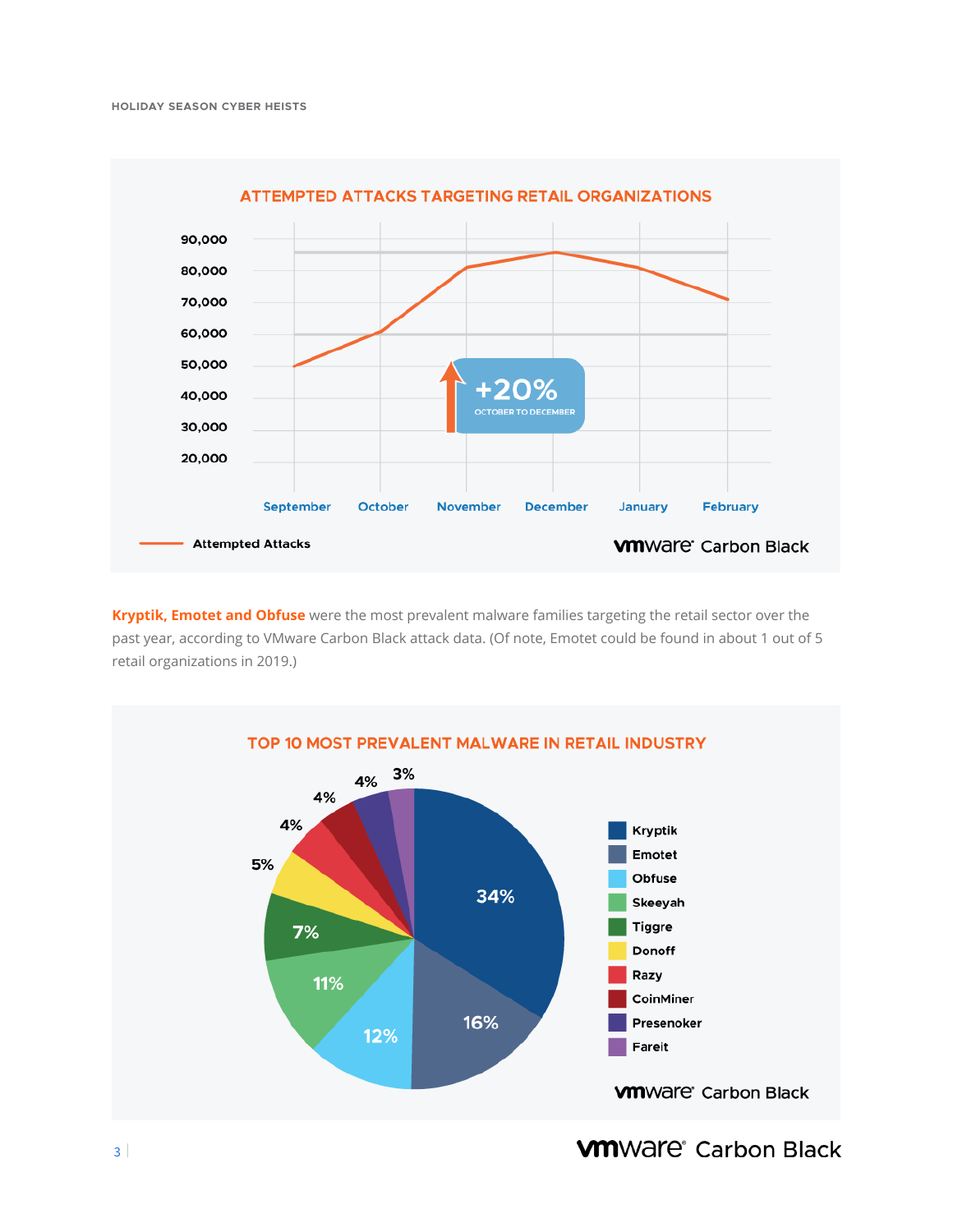Emotet typically arrives via a malicious email mimicking a legitimate email coming from known contacts. The email contains a malicious file presented as a shipping notification, a past-due invoice or another item requiring urgent action. When the victim opens the file, malicious macros download the Emotet malware.

Once downloaded, Emotet establishes persistence (and typically installs ransomware and banking Trojans). At the same time, it attempts to propagate on local networks through incorporated spreader modules.

#### **Looking for more information on Emotet?**

Visit our collaborative threat report with eSentire from earlier this year.

## **Attack Sophistication**

73% of surveyed retail organizations said they've seen an increase in cyberattack sophistication over the past year. This sophistication is taking multiple forms including: destructive attacks (reported by 20% of retail organizations in our survey); island hopping (reported by 33% of retail organizations in our survey) and counter incident response (reported by 25% of retail organizations in our survey).



## **More on Island Hopping**

**Island hopping is typically propagated via three methods:**

- **• Network attacks**
- **• Watering-hole attacks**
- **• Reverse business email compromise (BEC)**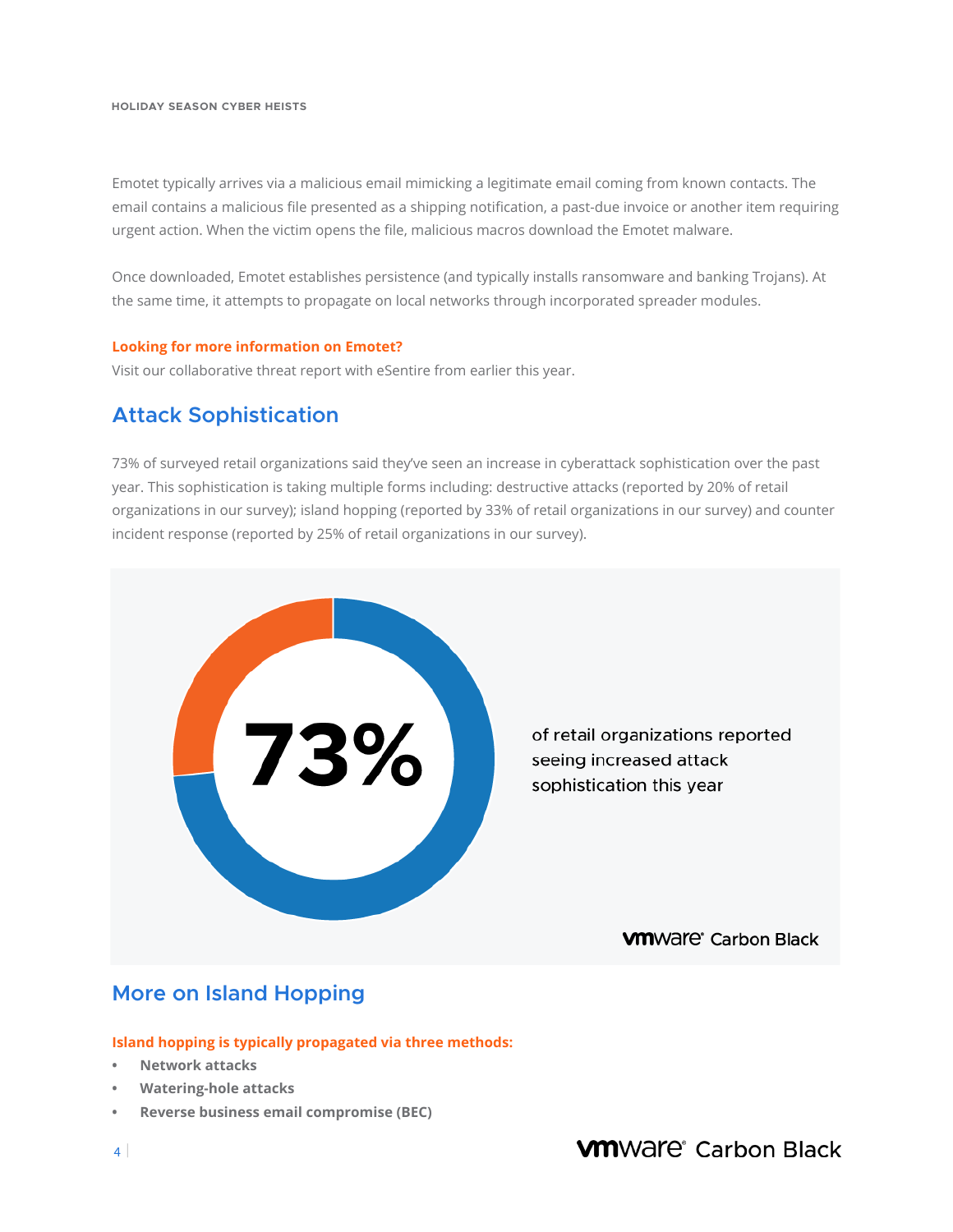Island hopping attacks come from a wide variety of vantage points, whether it's through partner provisioned Virtual Desktop infrastructure (VDI) access, private network links and VPNs or by leveraging the compromise of partners to establish trust and perform trusted social engineering attacks. In the case of reverse BEC, a cybercriminal commandeers a mail server and then conducts whaling by sending email with fileless malware.

The end result of all of these attacks is the risk of a long-term hostage siege, with the attacker setting up command posts throughout the network. This method allows the cybercriminal to contaminate the hospital network turning the hospital's digital brand into patient zero. Frequent threat hunting is a critical requirement to identify and mitigate these transient and obfuscated points of presence.

### **Ransomware**

It's impossible to discuss cyberattacks in 2019 without discussing ransomware. Though the threat of ransomware has quieted down (at least publicly) since the days of WannaCry and NotPetya, the threat is still very real and retail is, unfortunately, not immune to the threat.

According to our survey, **two thirds (66%) of retail organizations** said their organization was targeted by a ransomware attack during the past year.



of retail organizations reported a ransomware attack this year

**VM**Ware<sup>®</sup> Carbon Black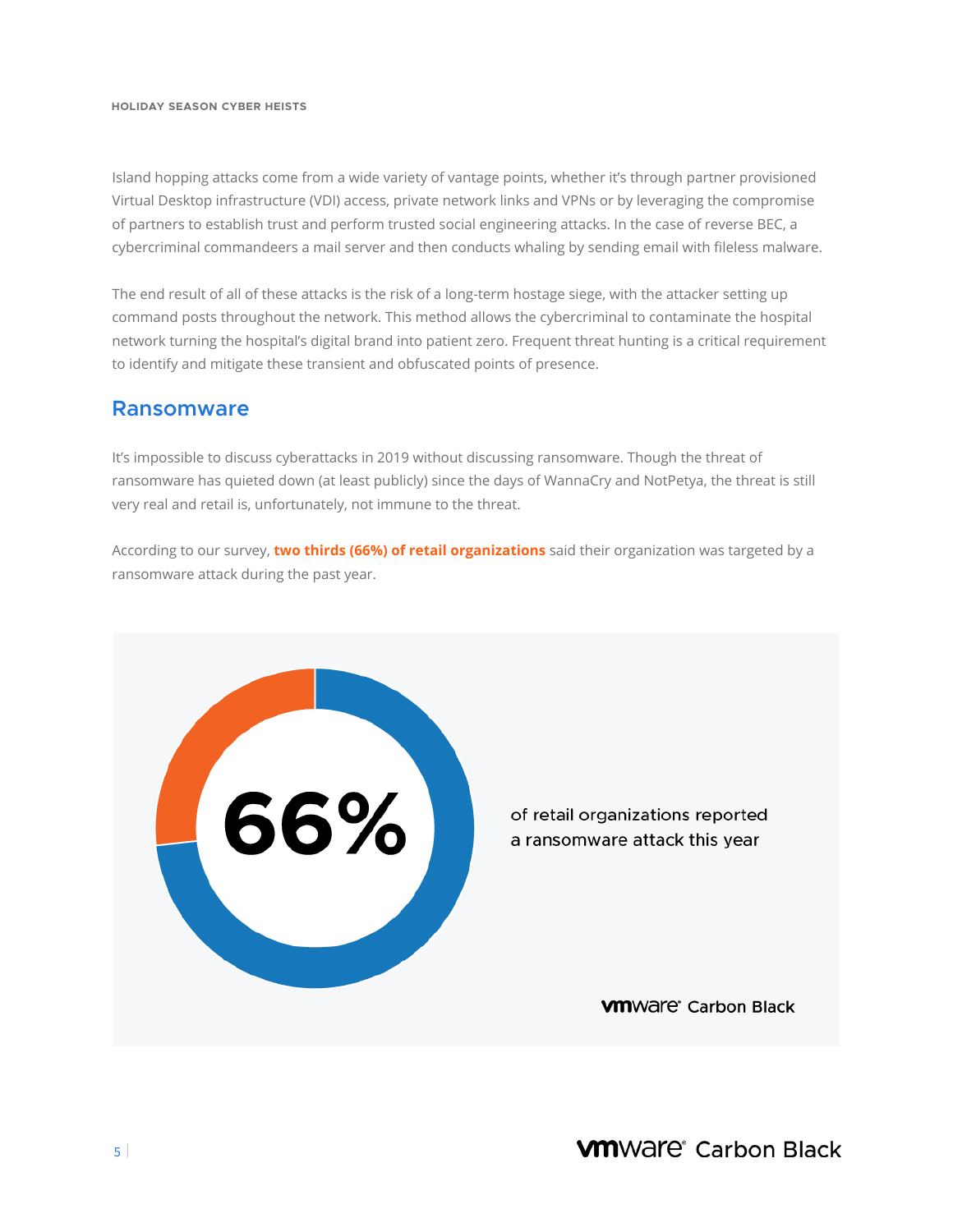According to VMware Carbon Black's attack data, **Kyptik was the most prevalent ransomware** variant targeting VMware Carbon Black retail customers in 2019



# **About Kryptik**

The Kryptik trojan attempts to target victim machines via nefarious installers. It then attempts to acquire admin rights to make registry modifications, allowing it to execute each time a Windows machine boots.

The Kryptik trojan can be very persistent and, without the appropriate visibility, can be difficult to detect as it attempts to delete its executable file after running.

Ĭ As noted by a threat profile from the New Jersey Cybersecurity and Communications Integration Cell (NJCCIC): "[The Kryptik trojan] queries the Windows registry for the .ini or .dat file paths. It also queries registry subkeys for the actual host, username, and password related to the specific FTP client application.

Kryptik searches the registry, querying for both ftpIniName and InstallDir that hold the wcx\_ftp.ini file. The trojan can recover many common FTP clients, email clients, file browsers, and file manager programs. Kryptik also can update itself and remotely download new versions."

Kryptik was among the infections found in the notorious attack targeting the Ukrainian power grid in late 2015.

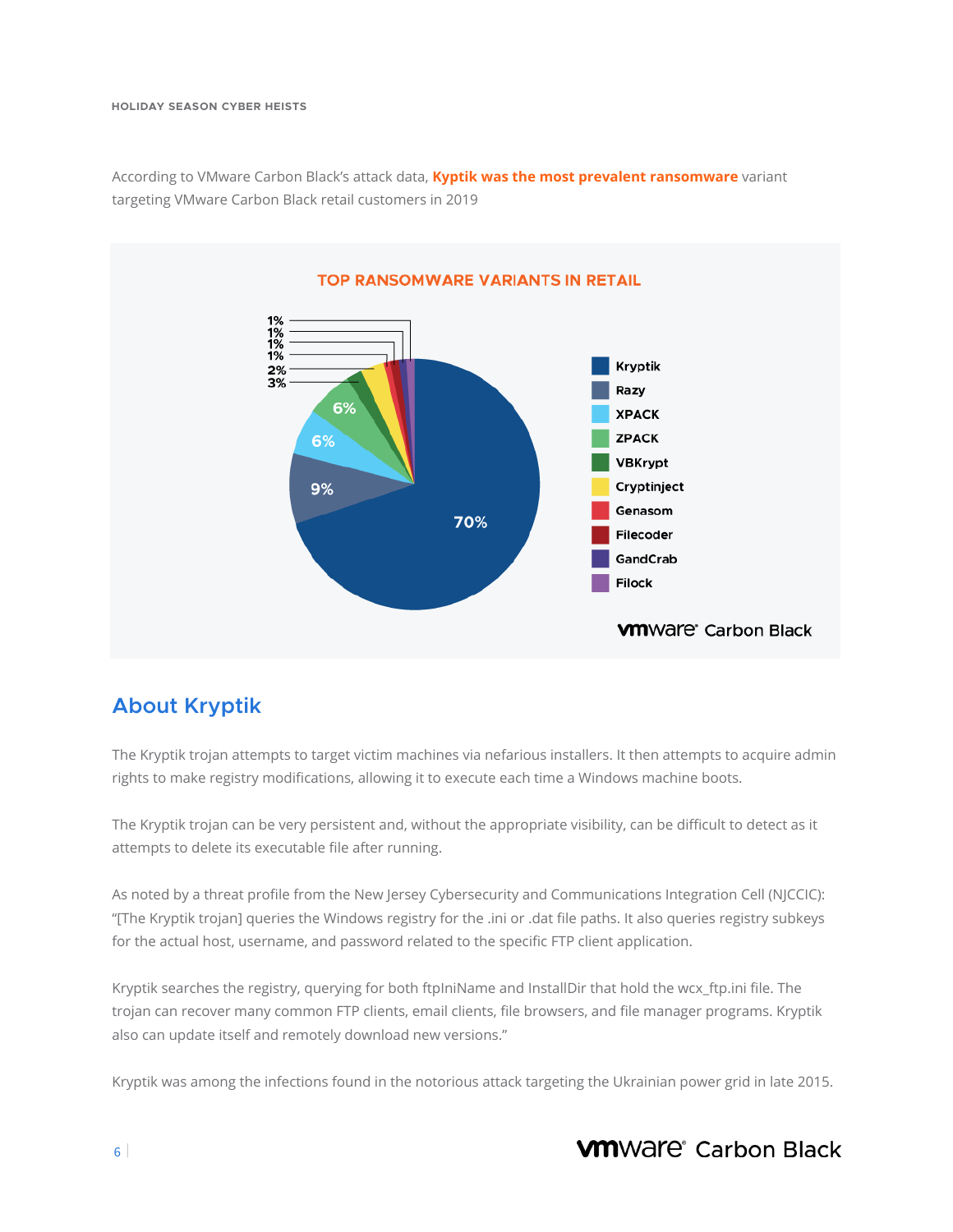**1**

## **The Dark Web's Role in Retail Cybercrime**

Recent analysis of dark web offerings indicates that the attack surface for retailers can be quite wide. Among some of the listings currently available on the dark web that can affect consumers and retailers include:

> **Credit Card Fraud and Skimming** - These continue to be of high interest on all dark web markets (other than those that exclusively sell drug-related items). Most listings are focused on selling guides to credit card skimming or instructions for what to do in order to cash out after the criminal has the credit card information. These listings are very low cost (most times less than \$5) and may include out-of-date information. There are also listings for in-store carding guides - using counterfeit credit cards in order to obtain merchandise from stores. These listings were \$5.50.

2019 Cc/Cvv to Giftcards+Websites > CARD \$1000-\$2000 Per CC/CVV > NOOB FRIENDLY

|                                                               | Seller Level 1 (83)                                                                                                                                                                                                             | Member Type : Seller<br><b>Origin Country: United States</b>                                    |
|---------------------------------------------------------------|---------------------------------------------------------------------------------------------------------------------------------------------------------------------------------------------------------------------------------|-------------------------------------------------------------------------------------------------|
| <b>KOHL'S</b>                                                 | Trust Level 2 (0K)<br>Verified Seller : (2) / Trusted Seller                                                                                                                                                                    | Ship To: World Wide                                                                             |
| Game<br>Marshalls.<br><b>JANES WAS</b><br><b>FORD STREAMS</b> | : О<br>Positive Feedback: (100%)<br>Member since: Mar 27, 2019<br>Last Login: Oct 09, 2019<br><b>Sales: 83</b><br>Orders: 0<br>Disputes: 1                                                                                      | <b>Payment: Escrow</b><br>Product class : Digital Goods<br><b>Quantity: Unlimited Available</b> |
|                                                               | Sale Price : 9.08 EUR / 0.00117290 BTC<br>Sale Price : 9.08 EUR / 0.18027763 XMR<br><b>Shipping Options:</b><br>FREE DIGITAL DELIVERY - 1 Day - 0.00 EUR / 0.00000 BTC<br><b>Quantity:</b><br>$\mathbf{1}$<br>Purchase with BTC | $\omega$                                                                                        |

 **Financial-Specific Malware -** One such malware for sale is Cutlet Maker - a Trojan designed to attack a specific ATM brand and dispense all the ATM's bills. It's being offered on the dark web for \$500. Additional research on Cutlet Maker indicates that other criminals figured out the way the Trojan worked and posted a key generator that would make it free to use. The offering on the marketplace did not indicate that this was a new or improved version of Cutlet Maker and could just be a way of ripping off other potential criminals, though.

**2**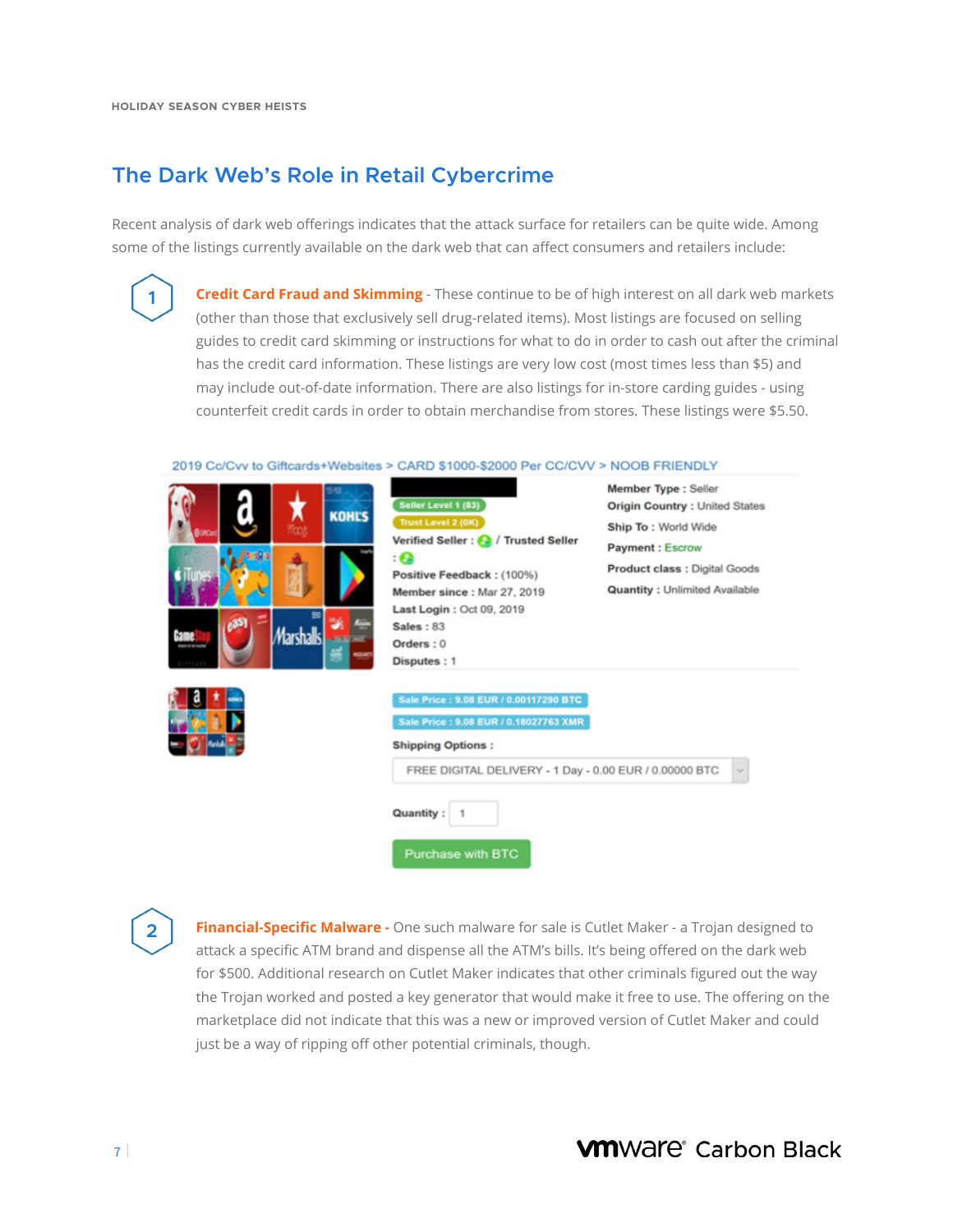Zeus is also making a resurgence on the dark web and is marketed as a resource for hacking bank information. The Center for Internet Security monthly malware activity report indicated that Zeus has been steadily in the top 10 list of malware active through much of 2019, and often is in the third or fourth position behind whatever malware is trending for the month.

|                                         | Sold by                                                                 | - 24 sold since June 16, 2018 Vendor Level 3                                                          | Trust level 2                                                                                   | $D$ 14000 (4.95) |
|-----------------------------------------|-------------------------------------------------------------------------|-------------------------------------------------------------------------------------------------------|-------------------------------------------------------------------------------------------------|------------------|
|                                         |                                                                         | <b>Features</b>                                                                                       |                                                                                                 | <b>Features</b>  |
|                                         | <b>Product Class</b>                                                    | Digital                                                                                               | <b>Origin Country</b>                                                                           | World Wide       |
|                                         | <b>Quantity Left</b>                                                    | Unlimited                                                                                             | Ships to                                                                                        | World Wide       |
|                                         | Ends In                                                                 | Never                                                                                                 | Payment                                                                                         | Escrow           |
|                                         |                                                                         | Digital Delivery Within One Day - 1 days - USD + 0.00 / item                                          |                                                                                                 |                  |
|                                         | Purchase price: USD 9.99                                                |                                                                                                       |                                                                                                 |                  |
|                                         |                                                                         |                                                                                                       |                                                                                                 |                  |
|                                         | Oty: 1<br>$\frac{1}{2}$                                                 | <b>Buy Now</b><br>Queue                                                                               |                                                                                                 |                  |
|                                         | 0.001201 BTC                                                            |                                                                                                       |                                                                                                 |                  |
|                                         |                                                                         |                                                                                                       |                                                                                                 |                  |
|                                         |                                                                         |                                                                                                       |                                                                                                 |                  |
|                                         | Feedback Refund policy                                                  |                                                                                                       |                                                                                                 |                  |
| Description<br>INCLUDED IN THE PACKAGE: | ***** Use Zeus Bot to Hack Bank Accounts 2019 *****                     |                                                                                                       | ***** How to Use Zeus Bot to Hack Bank Accounts * Updated October 2019 * Get Rich in 2019 ***** |                  |
|                                         | The guide shows you how to use Zeus Bot to hack into bank accounts.     |                                                                                                       |                                                                                                 |                  |
| An easy step by step guide.             |                                                                         |                                                                                                       |                                                                                                 |                  |
|                                         | The guide is well written and easy to understand.                       |                                                                                                       |                                                                                                 |                  |
| We are Diamondgeezers.                  |                                                                         |                                                                                                       |                                                                                                 |                  |
|                                         | A very experienced company specializing in all aspects of the Dark Web. |                                                                                                       |                                                                                                 |                  |
|                                         | Because of this we can offer the personal and friendly service.         |                                                                                                       |                                                                                                 |                  |
| We are here to help.                    |                                                                         | We pride ourselves on customer satisfaction so should you have any questions by all means contact us. |                                                                                                 |                  |

**3**

 intended to be used to launder money and include terms such as "fresh and clean account," "not **Account Access for Major Banks and Financial Institutions -** These listings are offered at \$150 to \$270 per account. This price point suggests high quality accounts and includes information such as: name, address, DOB, bank name, routing number, checking account number, average monthly balance. One such offering insists that their offerings include accounts that have a "6 figure average balance" and that they are "perfect for bank account takeovers." Other offerings are hacked," "allow Zelle to be used to cash out" and "may be used to withdraw from limited PayPal and other accounts." These listings are often at a higher price point.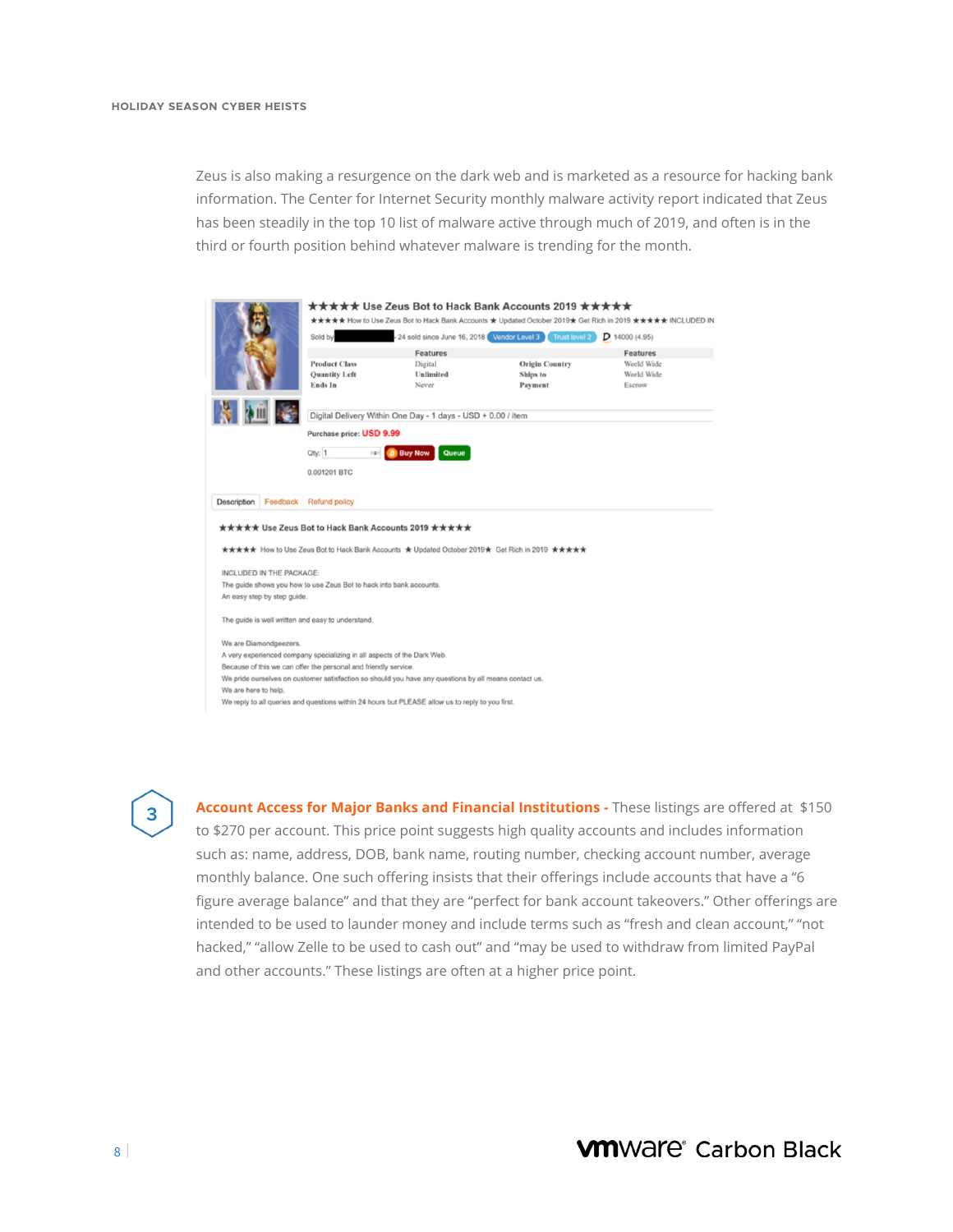

**Gift Card Fraud and Related Guides -** These can be found on nearly every dark web marketplace. They range in price from \$0.50 to \$3. Interestingly, criminals understand that there are efforts to reduce gift card fraud and include notes like "Carding them (gift cards) has gotten a little harder but is still easy if you have the right guide." These comments correlate to recent U.S. arrests for credit card fraud where the suspects used stolen credit card information to purchase gift cards, occasionally using the stolen credit card information encoded directly on other gift cards. The move from selling credit card information to selling "how to" guides suggests that the vendors are attempting to create multiple revenue streams in an already saturated market. Low cost guides are a good way to establish name recognition and maintain relevancy until more lucrative listings (e.g. credit card database dumps) are available.

There are also offerings for gift cards at a fraction of the retail value of the card. This includes some airline gift cards in multiple increments from \$250-\$1,000 face value (the \$1,000 value card is selling for \$638).

## **Conclusion & Recommendations**

According to our survey, **40% of retail organizations said they've lost revenue** as a result of a cyberattack in 2019, a staggering number that may help CISOs earn more resources in an effort to help defend their organization's data and brand as well as customer data.

The good news from our survey is that more than half (53%) of surveyed retail organizations said they **plan on increasing cybersecurity staff in 2020**. And 40% said they plan to increase security budget by at least 10% in 2020. One-third of surveyed retail organizations **currently have a threat hunting team**, according to our survey.

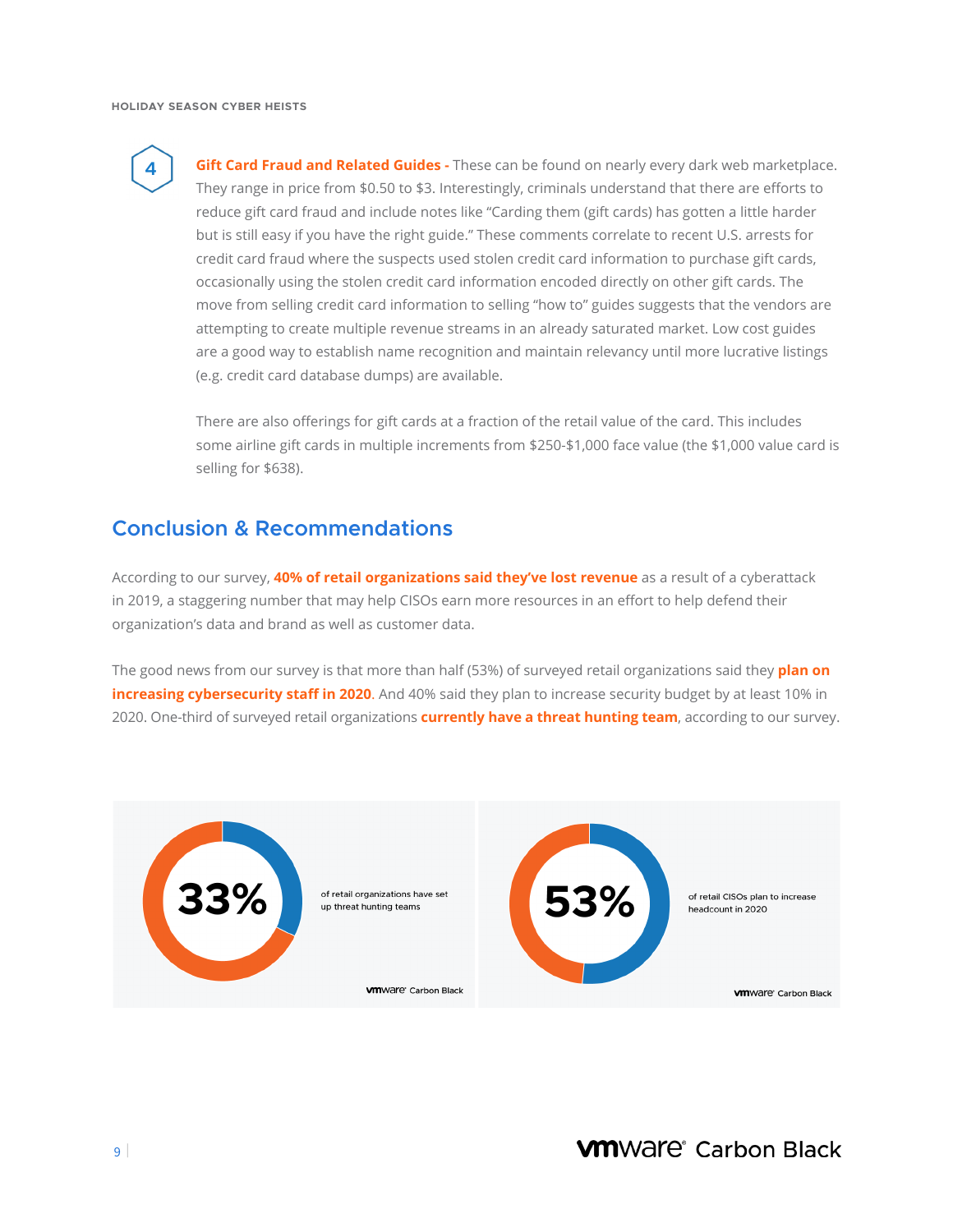

## **Recommendations**

**1**

**2**

**3**

**Deploy Threat Hunting Teams:** For retailers, this is increasingly important around the holiday season, when attempted attacks have historically spiked. The first step is making sure your team has visibility into what's happening in the environment. From there, baseline what's "normal" and empower team members to sniff out any anomalies. If the team is spending virtually all of its time responding to alerts, it can be pretty difficult to advance from a reactive position or even know where vulnerabilities exist.

 in security as an investment in cost reduction. CISOs should work closely with company leaders **Leverage Data, Facts and Perceived Risk to Lobby for More Security Resources:** As a CISO, translating information security risk into business risk can help business leaders see investment to align overall business initiatives with cybersecurity goals. Get these leaders to understand that data is an asset, much like real estate, and that data is a currency that should be protected.

**Move Critical Assets to More Secure Compute Configurations Through Iron Boxing:** The first part of this process is to understand the organization's crown jewels and to develop a strategy for their protection. This information may be customer data, financial information, sensitive product or people data, or roadmaps for upcoming product launches. Many retailers have multiple access points to this data, so accounting for that total attack surface (including vendors and partners) will

# **VM**Ware<sup>®</sup> Carbon Black